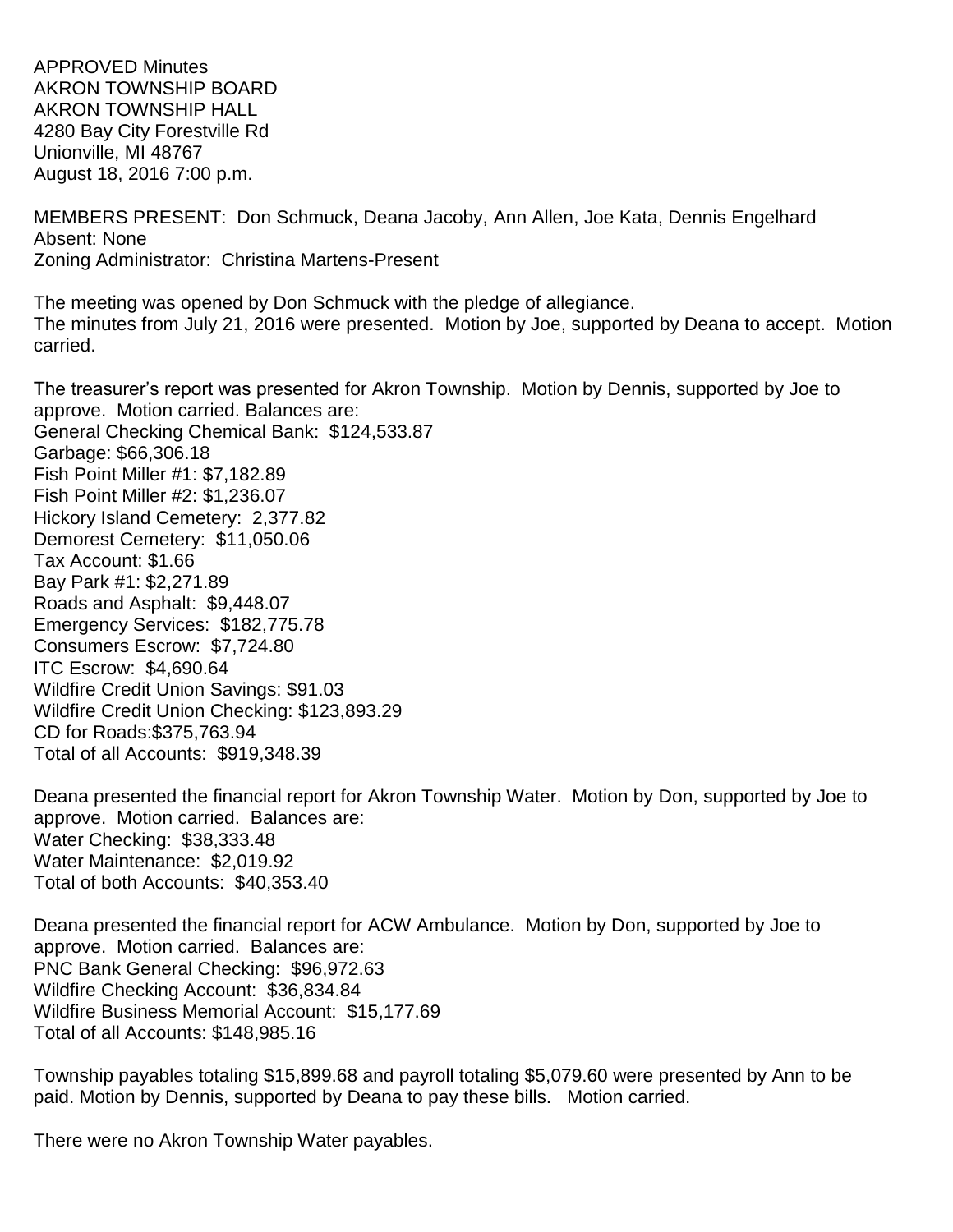ACW Ambulance payables totaling \$2,193.81 and payroll totaling \$6,603.24 were presented by Ann to be paid. Motion by Don supported by Joe to pay. Motion carried.

Christina reported the medical marijuana issue is going to surface again with a vengeance. MTA lawyers recommend each township adopt an ordinance and MTA will work on a draft for all to use.

Spicer is putting on a workshop September 14 on signs and sign ordinances in townships.

Don made a motion to support a township wide permit through the DEQ for the control of phragmites. Support by Dennis. Motion carried.

Don is going to ask the TC Road Comm. to put a sign on the corner of Bay Park and Vassar Roads showing that Sunset Bay Marina is to the right, not straight ahead on Vassar Road.

The election went great and the results were approved by the Board of Canvassars..

Don and Ann will contact people to inquire on a price on herbicide treatment for our cemeteries following the death of Lloyd Adlam.

Motion by Don, supported by Dennis to set the 2016 tax rate request as follows:

1.4038 Operational .994 Emergency Services 1.8730 Black top .9462 Roads For a total of 5.2170 Mills. Motion carried.

As a result of the Public Hearing for the Special Assessment Roll for Cezner's Subdivision, the following resolution was adopted.

## EXCERPTS FROM MINUTES OF A REGULAR MEETING OF THE TOWNSHIP BOARD OF AKRON TOWNSHIP, TUSCOLA COUNTY, MICHIGAN HELD AT THE TOWNSHIP HALL ON AUGUST 18, 2016

## MEMBERS PRESENT: Don Schmuck, Joe Kata, Dennis Engelhard, Deana Jacoby and Ann Allen MEMBERS ABSENT: None

 The Supervisor stated that the next order of business was the consideration of the assessment roll for Special Assessment District "CENZER'S #1" which had been prepared by the Supervisor and the assessing officer of the Township in accordance with the resolution of the Township Board adopted June 16, 2016 and had been noticed for public hearing for this date.

 The Township Clerk reported that the notices of the hearing on said assessment roll had been given by publication in the Tuscola County Advertiser on July 30 and August 3, 2016 and by first class mail to each property owner of record as shown on the assessment rolls of the Township within the special assessment district on August 1, 2016. Affidavits of such publication and mailing were presented and ordered filed as part of the minutes of the meeting.

 At the request of the supervisor, the Clerk presented a proposed assessment roll, which had been previously filed, assessing a portion of the cost of the project on a per parcel basis and all persons present were invited to inspect the same and make comments with respect thereto.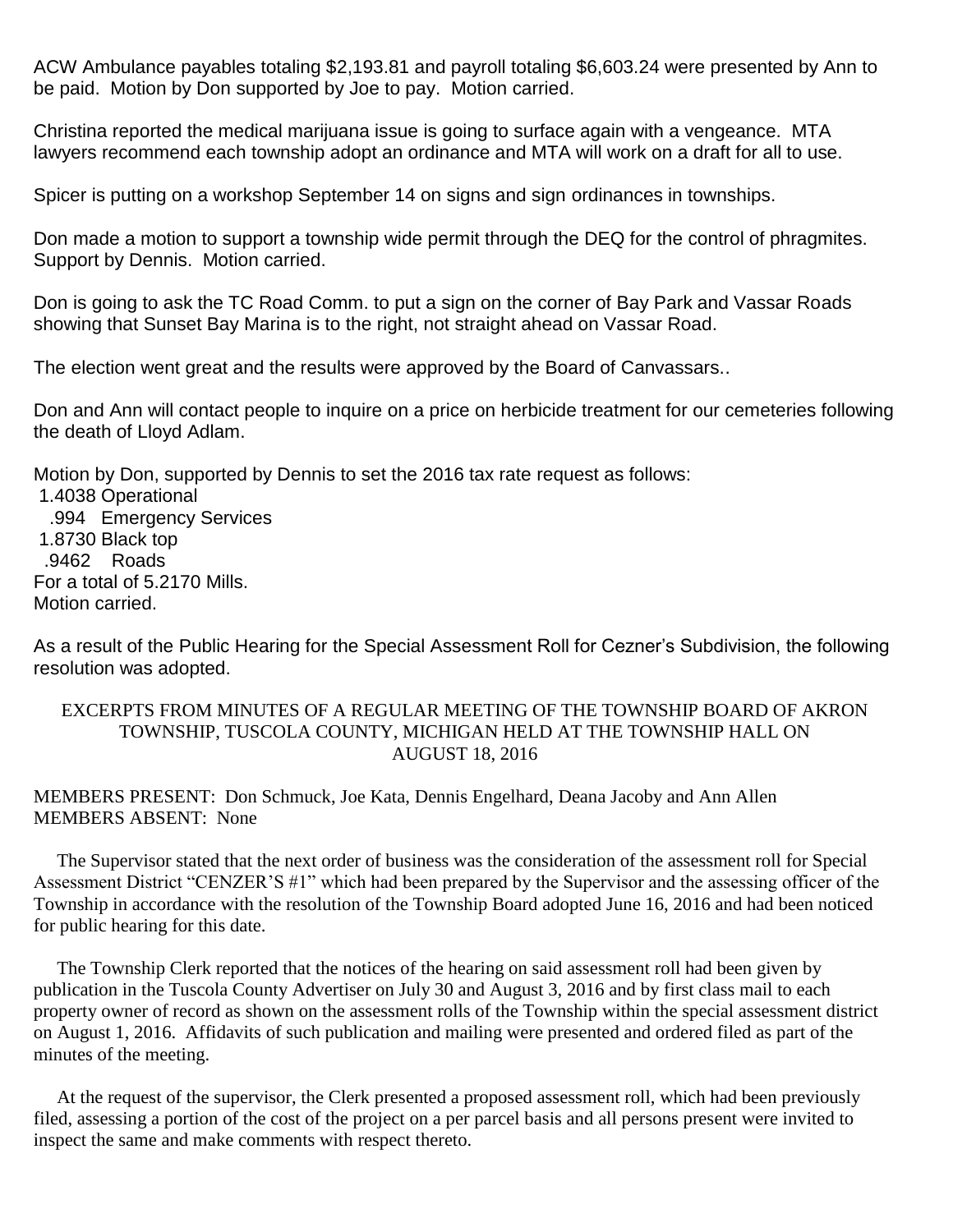After everyone present had been given the opportunity to be heard concerning the assessment roll, the Board fully considered the same, and all comments made in connection therewith, the following preamble and resolution were offered by Ann Allen and supported by Don Schmuck for adoption by the Township Board.

 WHEREAS, the Township Board of the Township of Akron, Tuscola County, Michigan, after due and legal notice, has conducted a public hearing upon a proposed assessment roll prepared by the Supervisor and Assessing officer of the township for the purpose of defraying the annual cost of Road Maintenance not including snow removal within the Special Assessment District "Cenzer's # 1" as shown on the plans and specifications for such project.

 AND WHEREAS, such public hearing was preceded by proper notice in the Tuscola County Advertiser, a newspaper of general circulation in the township, and by first-class mail notice to each property owner of record within said district and upon said assessment roll;

 AND WHEREAS, comments were received from those present at such public hearing concerning said assessment roll and opportunity was given to all present to be heard in the matter;

AND WHEREAS, written and oral objections were received or heard to said roll and levy;

 AND WHEREAS, the oral comments received indicated the reasonableness of the following amendments to said assessment roll;

 AND WHEREAS, a record of those present to protest, and of the written protests submitted at or before the public hearing was made part of the minutes of the hearing;

 AND WHEREAS, it was the opinion of the Township Board that no further time should be granted for the consideration of the matter;

 AND WHEREAS, the Township Board has duly inspected the proposed assessment roll and considered all comments and proposed amendments thereto and has found the proposed assessment roll to be correct, just and reasonable;

## NOW THEREFORE BE IT RESOLVED AS FOLLOWS:

- 1. The assessment roll submitted by the Supervisor and Assessing officer of the Township of Akron shall hereafter be designated as the "Cenzer's #1" and shall hereby be confirmed as the assessment roll for the Special Assessment District "Cenzer's #1"
- 2. The assessments in said "Cenzer's #1" shall made in annual installments of principal with the first installment due February 28, 2017 and the following installments to be due on or before the  $28<sup>th</sup>$  day of the same month of each and every year thereafter. All unpaid installments prior to their transfer to the tax roll as provided by Michigan Public Act 188 of 1954, as amended, shall bear interest payable annually on each installment due date at the rate of  $1\frac{1}{2}$ % per annum commencing on the first installment due date hereinbefore set forth. Any payments made before such first installment due date shall not bear any such interest.
- 3. Further due installments of an assessment against any parcel of land may be paid to the Township Treasurer at any time in full with interest accrued through the month in which the final installment is paid in accordance with the Michigan Public Act 188 of 1954, as amended. If any installment of a special assessment is not paid when due, then the installment shall be considered to be delinquent and there shall be collected, in addition to interest as provided by this section, a penalty at the rate of 1% for each month, or fraction of a month, that the installment remains unpaid before being reported to the Township Board for reassessment upon the Township tax roll, Also in accordance with said P.A. 188.